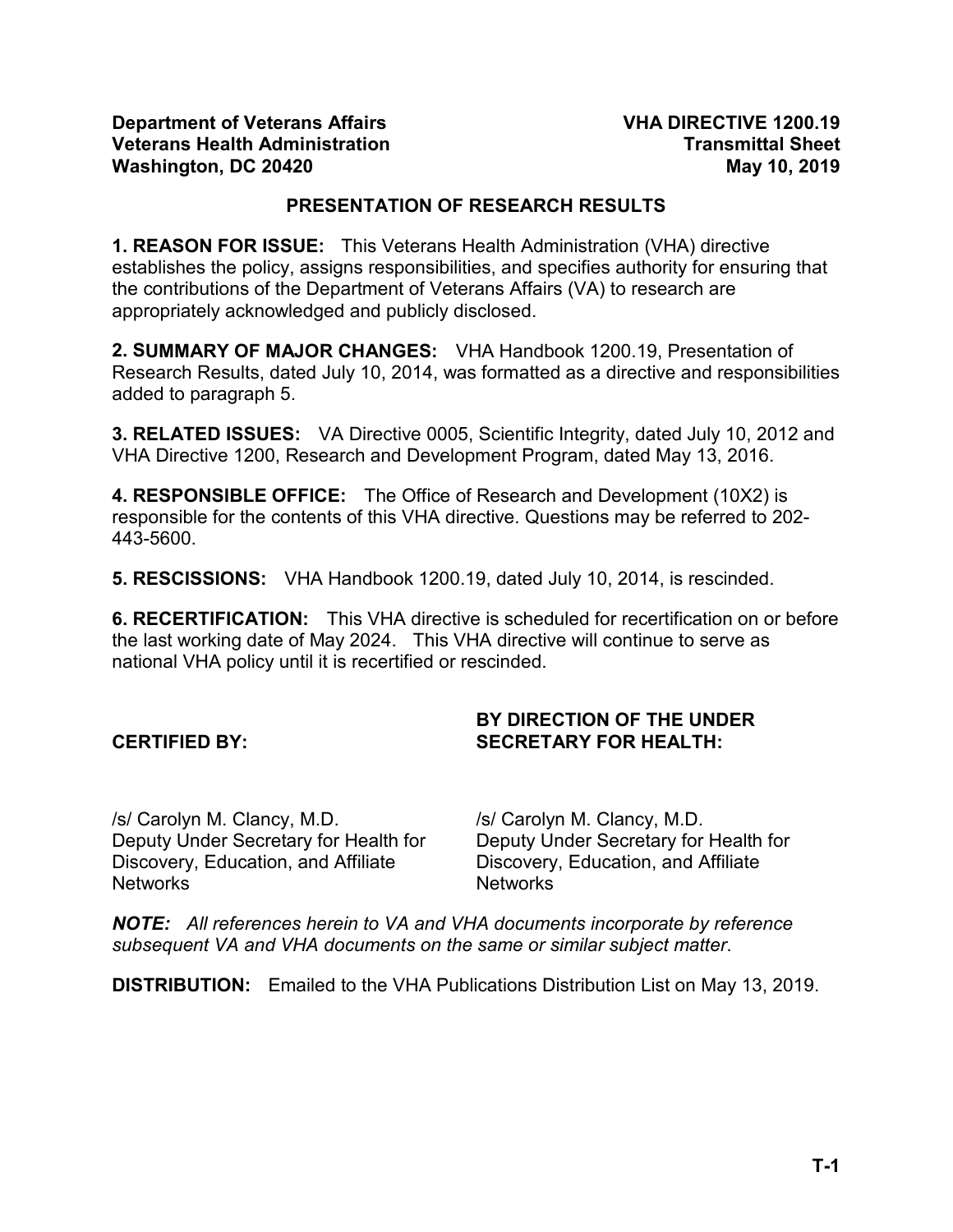## **CONTENTS**

# PRESENTATION OF RESEARCH RESULTS

| 6. GUIDELINES FOR ACKNOWLEDGING VA RESEARCH SUPPORT AND VA |  |
|------------------------------------------------------------|--|
|                                                            |  |
|                                                            |  |
|                                                            |  |
|                                                            |  |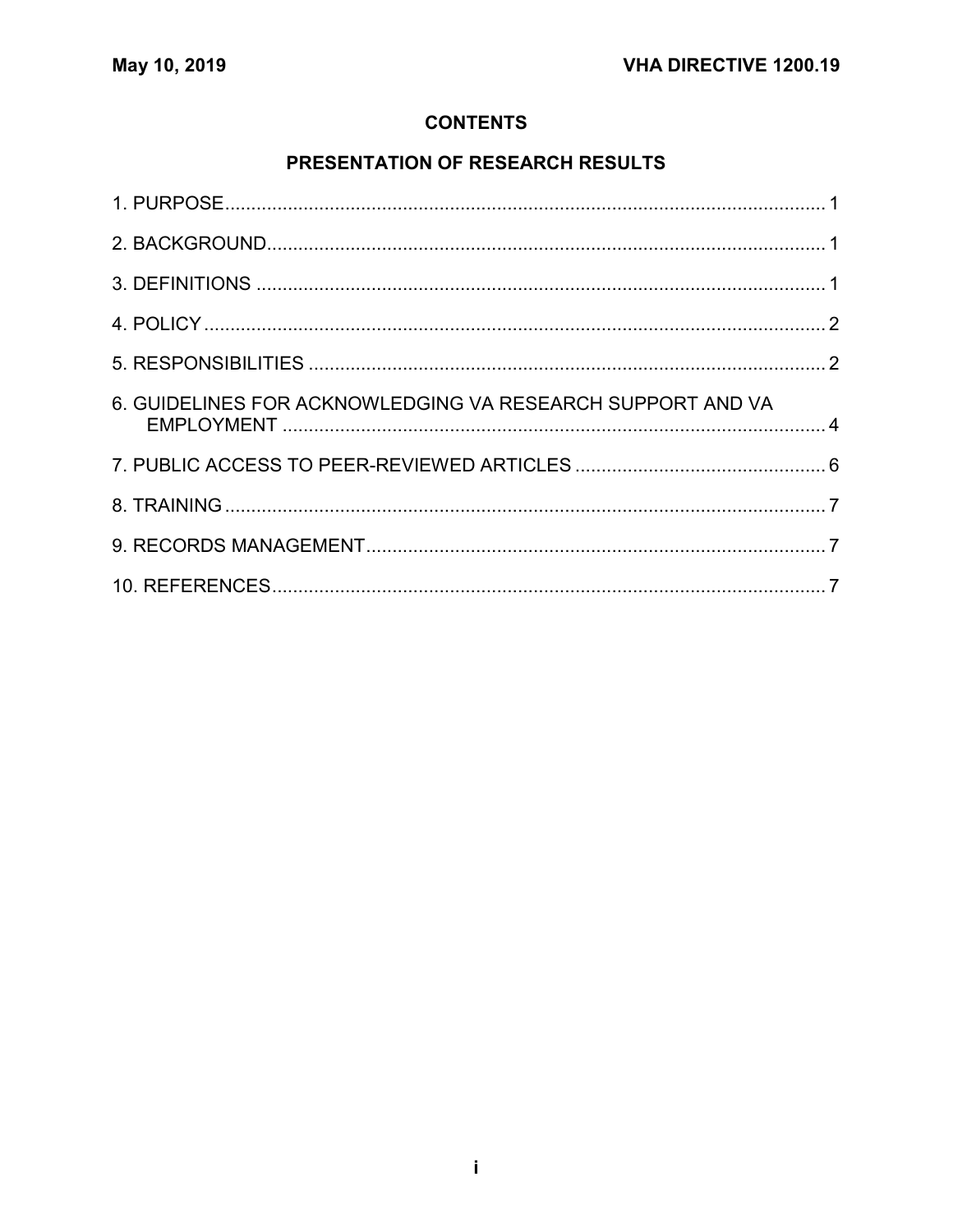### **PRESENTATION OF RESEARCH RESULTS**

#### <span id="page-2-0"></span>**1. PURPOSE**

This Veterans Health Administration (VHA) directive establishes policy, assigns responsibilities, and specifies authority for ensuring that the contributions of the Department of Veterans Affairs (VA) to research are appropriately acknowledged and publicly disclosed. **AUTHORITY:** Title 38 United States Code (U.S.C.) 1704, 7303, 7320, 7325, 7327, and 7328.

### <span id="page-2-1"></span>**2. BACKGROUND**

a. The VA Office of Research and Development (ORD) encourages the free exchange of scientific, technical, and medical information both inside and outside VA. The American public has a right to know how public funds are expended as well as the outcomes of funded research. Accordingly, VA investigators are encouraged to report their scientific work at professional meetings and in scientific, technical, and medical publications, and to participate in the activities of their professional organizations.

b. The nature of medical and scientific research and development (R&D) carries with it an enormous potential for media and public attention to the investigators and institutions involved, as well as general support for the agency. Occasionally, VA investigators have neglected to ensure proper identification of their employment by VA or the source of their research support. Consequently, both public attention and credit for research were inappropriately focused on organizations other than VA. Timely notification to local public affairs officers and ORD Communication staff about upcoming publications and presentations allows the preparation of effective communication products to highlight the contribution of VA research to the health and well-being of Veterans and the world at large.

c. VA expects its contributions to medical and scientific research to receive due credit. VA investigators are entirely responsible for complying with the policy to properly cite VA research support per this directive.

d. VA recognizes that public stakeholders have a keen and legitimate interest in accessing the results of federally-funded research. VA is committed to ensuring that the final study results of VA ORD-funded scientific research are made available to the scientific community, industry, and the public.

### <span id="page-2-2"></span>**3. DEFINITIONS**

a. **VA Investigator.** A VA Investigator is an individual who conducts research approved by the Research & Development Committee (R&D) while acting under a VA appointment on VA time, including full and part-time employees, without compensation (WOC) employees, and individuals appointed or detailed to VA under the Intergovernmental Personnel Act (IPA) of 1970 (5 U.S.C. 3371 et seq.).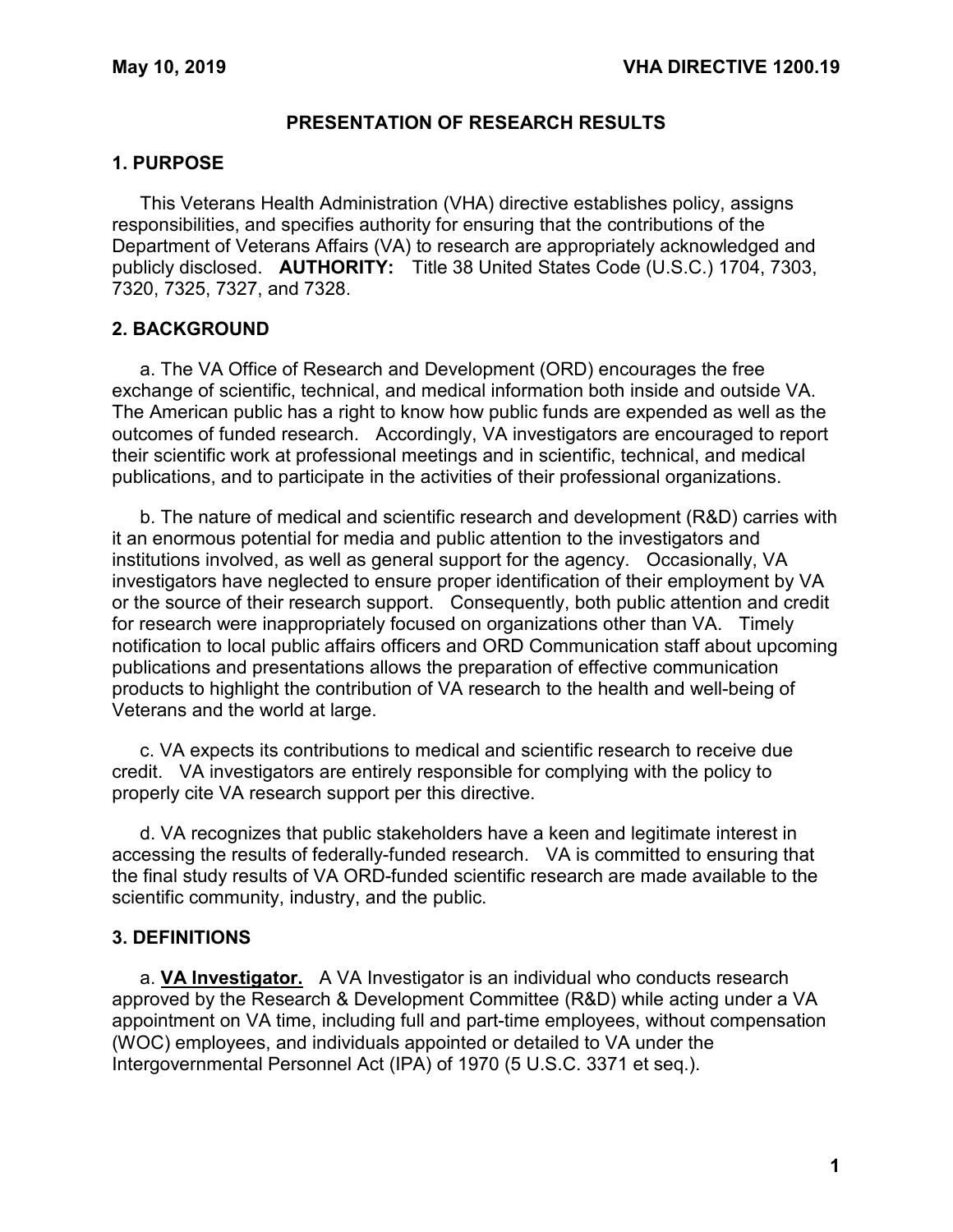b. **VA Research.** VA Research is research conducted by VA investigators (serving on compensated, WOC, or IPA appointments) while on VA time or on VA property. The research may be funded by VA, by other sponsors, or be unfunded. The research must be approved by the R&D Committee before it is considered VA research and before it can be initiated.

## <span id="page-3-0"></span>**4. POLICY**

It is VHA policy that research publications and presentations directly or indirectly supported by VA ORD, in the form of research funding or the use of VA resources, or as a result of the investigator's VA appointment, be appropriately acknowledged and made available to the public.

### <span id="page-3-1"></span>**5. RESPONSIBILITIES**

a. **Under Secretary for Health.** The Under Secretary for Health is responsible for ensuring overall VHA compliance with this directive.

b. **Deputy Under Secretary for Health for Operations and Management.** The Deputy Under Secretary for Health for Operations and Management is responsible for:

(1) Communicating the contents of this directive to each of the Veterans Integrated Service Networks (VISNs).

(2) Ensuring that each VISN Director has sufficient resources to fulfill the terms of this directive in all the VA medical facilities that conduct research within that VISN.

(3) Providing oversight of VISNs to assure compliance with this directive, relevant standards, and applicable regulations.

c. **Deputy Under Secretary for Health for Discovery, Education & Affiliate Networks.** The Deputy Under Secretary for Health for Discovery, Education & Affiliate Networks is responsible for ensuring that the Chief Research and Development Officer (CRADO) has sufficient resources to fulfill the requirements of this directive.

d. **Chief Research and Development Officer.** The CRADO is responsible for:

(1) Allocating adequate resources to implement, manage, and administer the requirements of this directive.

(2) Overseeing the work of the ORD Communications staff.

e. **Office of Research and Development Communications Staff.** ORD Communications staff is responsible for coordinating research acknowledgment and publicity by:

(1) Providing advice and guidance to local research offices in developing procedures for ensuring compliance with this directive.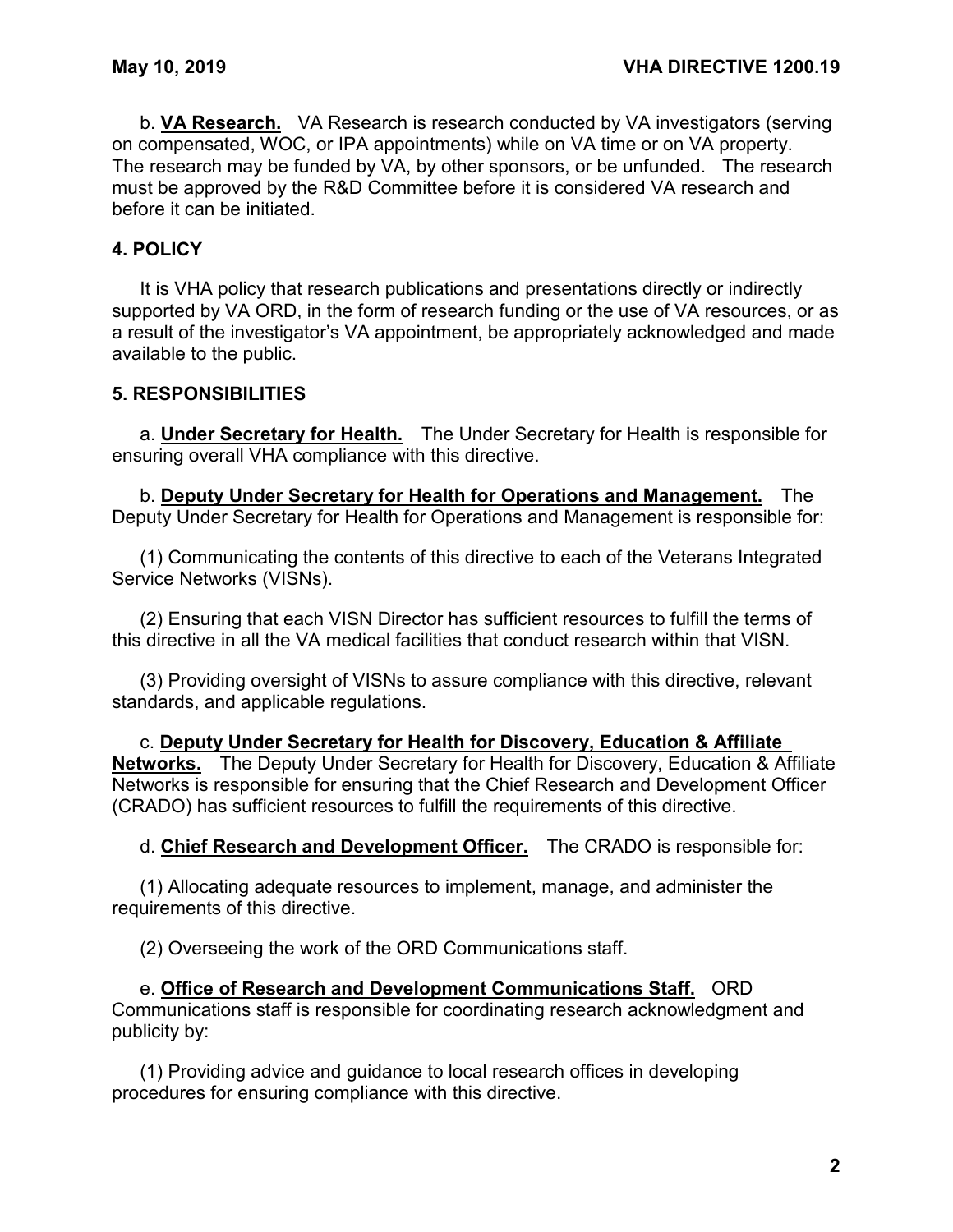(2) As appropriate, informing the CRADO, the Director of the applicable research service within ORD, and the Office of the Under Secretary for Health of the research publication, presentation, media interview, or other activity.

(3) Working with the Office of Public Affairs and VA medical facility Public Affairs Officers to communicate with the press and other interested stakeholders regarding VA research advances.

(4) Making appropriate news media arrangements in concert with the VA investigator and appropriate Associate Chief of Staff for Research and Development (ACOS/R&D) or Coordinator for Research, if required.

(5) Facilitating communication of any embargoes or other restrictions placed upon a publication prior to its release.

(6) Preparing communication products to highlight the contribution of VA research to the health and well-being of Veterans and the world at large.

f. **Veterans Integrated Service Network Director.** Each VISN Director is responsible for ensuring that all research programs at VA medical facilities within the VISN comply with this directive.

g. **VA Medical Facility Director.** Each VA medical facility Director is responsible for ensuring that the contents of this directive are communicated to all VA investigators at the VA medical facility, and that the VA investigators comply with this directive.

h. **Associate Chief of Staff for Research and Development.** The ACOS/R&D (or Coordinator for Research in a smaller VA medical facility) is responsible for:

(1) Ensuring that VA investigators know the guidelines for how and when to notify ORD Communications staff (as noted in paragraph 5.i.(1) below).

(2) Ensuring that VA investigators know their responsibilities for acknowledging VA support in publications and presentations.

(3) Ensuring that VA investigators know their responsibilities to provide public access to publications (see paragraph 6 below). *NOTE: Procedures for providing notification, and required elements of information, can be found on the ORD Web site at: [http://www.research.va.gov/resources/policies/pub\\_notice.cfm.](http://www.research.va.gov/resources/policies/pub_notice.cfm)*

i. **VA Investigators.** When VA Investigators are the first or primary author for a research publication, they are responsible for:

(1) Notifying ORD Communications staff through the PubTracker system at: [http://vaww.pubtracker.research.va.gov.](http://vaww.pubtracker.research.va.gov/) *NOTE: This is an internal VA Web site that is not available to the public.* Notification is required when:

(a) Research results are accepted for publication in a scientific journal;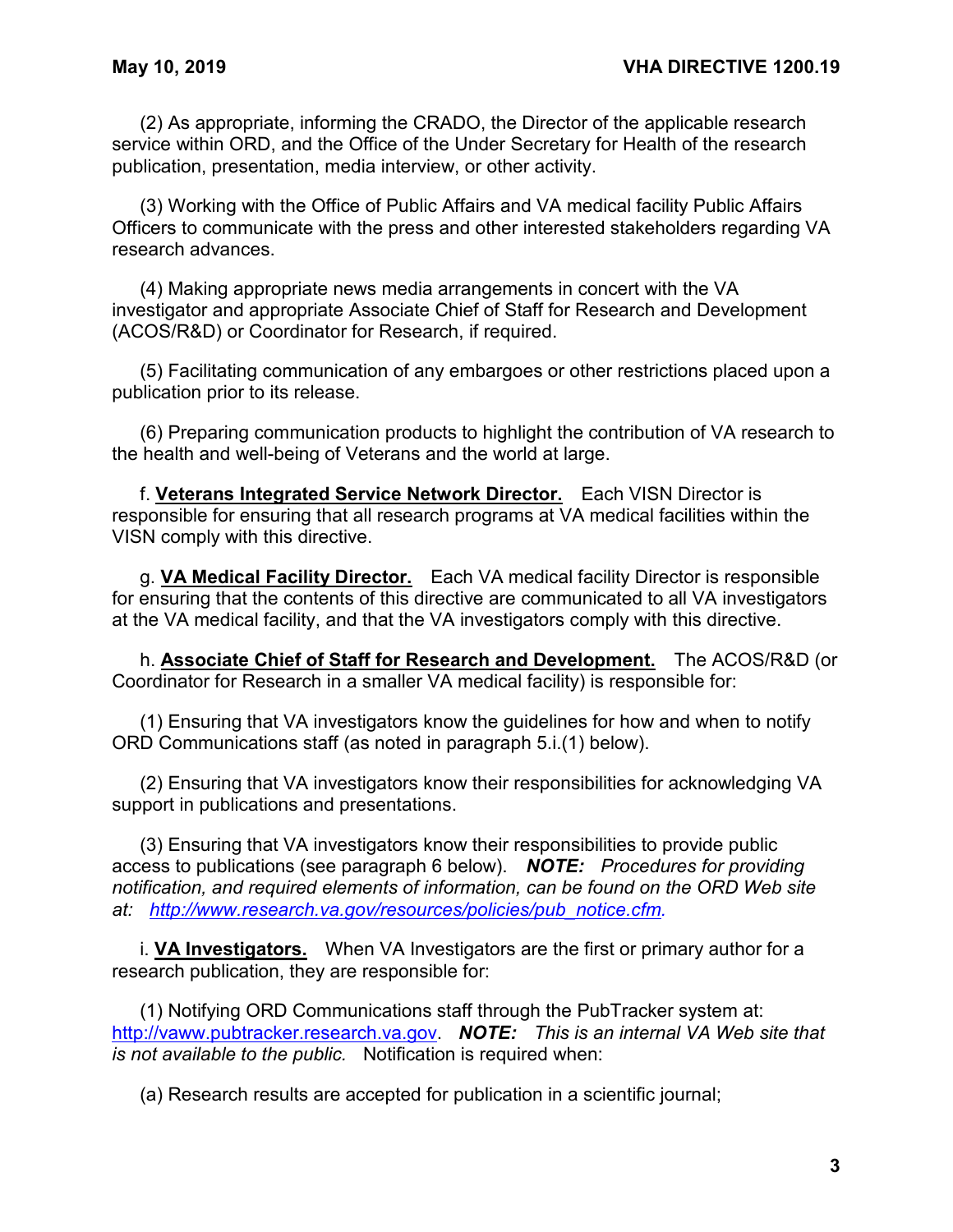(b) Presentations are scheduled involving a national venue or the media;

(c) Media interviews are scheduled; or

(d) Professional recognition for research accomplishments is scheduled to occur in a national venue or likely to receive local or national media attention.

(2) Acknowledging VA support in publications and presentations using the guidelines set forth in this directive (see paragraph 6).

(3) Making available to the public all peer-reviewed publications and reporting the results of ORD-funded research without restriction, in accordance with this directive (see paragraph 7). This includes:

(a) Depositing a manuscript in PubMed Central, operated by the National Institutes of Health's National Library of Medicine (NLM), upon the manuscripts' accept[ance for](https://www.research.va.gov/resources/policies/guidance/Checklist-for-publishing-VAResearch.pdf)  publication. Specific procedures for depositing manuscripts are detailed at: [https://www.research.va.gov/resources/policies/guidance/Checklist-for-publishing-](https://www.research.va.gov/resources/policies/guidance/Checklist-for-publishing-VAResearch.pdf)[VAResearch.pdf;](https://www.research.va.gov/resources/policies/guidance/Checklist-for-publishing-VAResearch.pdf) or

(b) Ensuring that the journal posts a free access copy of the accepted manuscript into PubMed at the conclusion of its defined embargo period.

(4) When notification to ORD Communications staff in advance of the activity is not possible (e.g., selection for an interview at a national scientific meeting), providing PubTracker notification at the earliest possible opportunity.

(5) Ensuring that any publishing or copyright agreements concerning submitted articles fully comply with this directive.

### <span id="page-5-0"></span>**6. GUIDELINES FOR ACKNOWLEDGING VA RESEARCH SUPPORT AND VA EMPLOYMENT**

a. **Acknowledgment of VA Research Support.** All publications and presentations of VA research results must contain the following acknowledgments:

(1) "This work was supported (or supported in part) by (type of award, e.g., Merit Review, Career Development Award, Pilot Project) Award # (award/project number, e.g., I01 RX000123) from the United States (U.S.) Department of Veterans Affairs, (as applicable, Biomedical Laboratory Research and Development Service, Clinical Sciences Research and Development Service, Rehabilitation Research and Development Service, Health Services Research and Development Service, Cooperative Studies Program or Million Veteran Program)." The type of award and the electronic award/project number (e.g., I01 BX123456) must be included in the acknowledgment as indicated above unless prohibited by journal policy.

(2) If VA did not provide direct research funding, but the research was considered VA Research as specified by VHA Directive 1200.01, the publications or presentations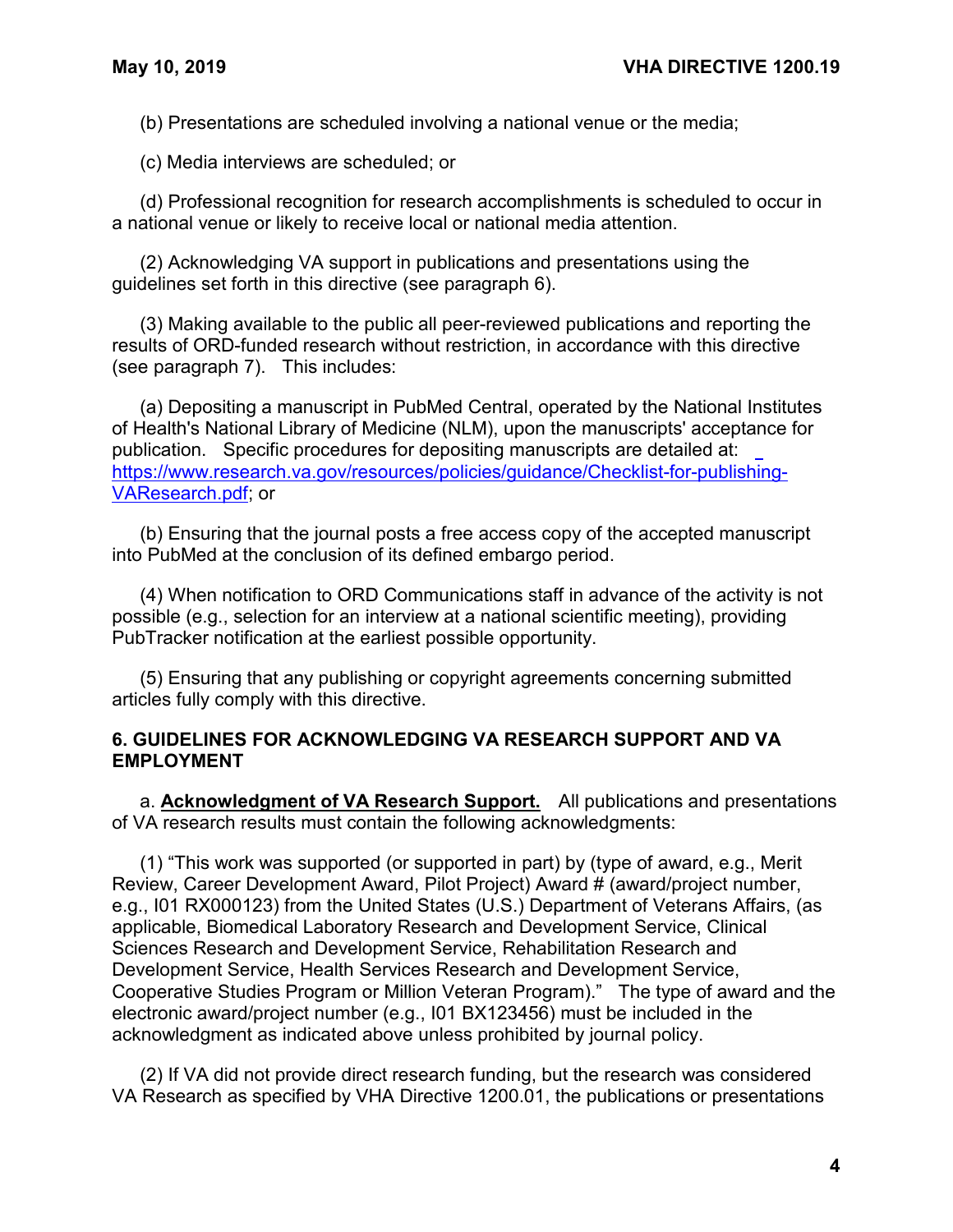must contain a similar acknowledgment. For example, "This material is the result of work supported with resources and the use of facilities at the (name and location of VA medical facility)." If a dually appointed VA Investigator conducts all the work at the academic affiliate and there is no VA Research involved, the VA Investigator should not list the VA affiliation.

(3) Failure to acknowledge VA support or employment may result in discontinuation of current VA R&D funding or ineligibility to apply for future funding for the VA investigator. In extreme circumstances (e.g., the VA Investigator fails on multiple occasions to make the appropriate acknowledgements in publications), such failure may result in the revocation of the privilege to conduct research in VA. *NOTE: If a journal does not have an acknowledgement section in its published articles, this requirement does not apply.*

b. **Disclaimer Requirement.** Publications or presentations must include a disclaimer stating that the contents do not represent the views of VA or the United States Government.

c. **Acknowledgment of VA Employment.** Authors of research manuscripts, abstracts, books, book chapters, and presentations of VA research results must acknowledge their employment using the following format: "VA title, name of VA medical facility, city, and State."

(1) When the author also holds a faculty appointment, the academic title and school also may be acknowledged.

(2) When the work was solely funded by VA, authors must list their VA affiliation first.

d. **VA Acknowledgment in Media Reports.** News media and other individuals outside VA may not understand the contributions and roles of VA in intellectual advances or VA's collaborative relationships with universities and other affiliated institutions. Accordingly, when investigators with VA salaries or funding support are presenting or discussing their VA Research results with the news media, they must make a serious and good faith effort to obtain appropriate recognition for VA. A serious and good faith effort requires providing news media, prior to interviews when possible, a document on VA letterhead that:

(1) Contains the VA Investigator's name, VA title, and VA medical facility;

(2) Explains the importance to VA of citing the investigator's VA employment in any resulting feature (for example, "The Department of Veterans Affairs is committed to ensuring appropriate recognition and acknowledgement of its investigators and the research it supports and makes possible. As such, we at the [VA medical facility] ask that you make every effort to mention the VA affiliation(s) of [investigator's name] in your coverage."); and

(3) Expresses a preference that the investigator's VA title be used when media time or space limitations permit the use of only one professional title.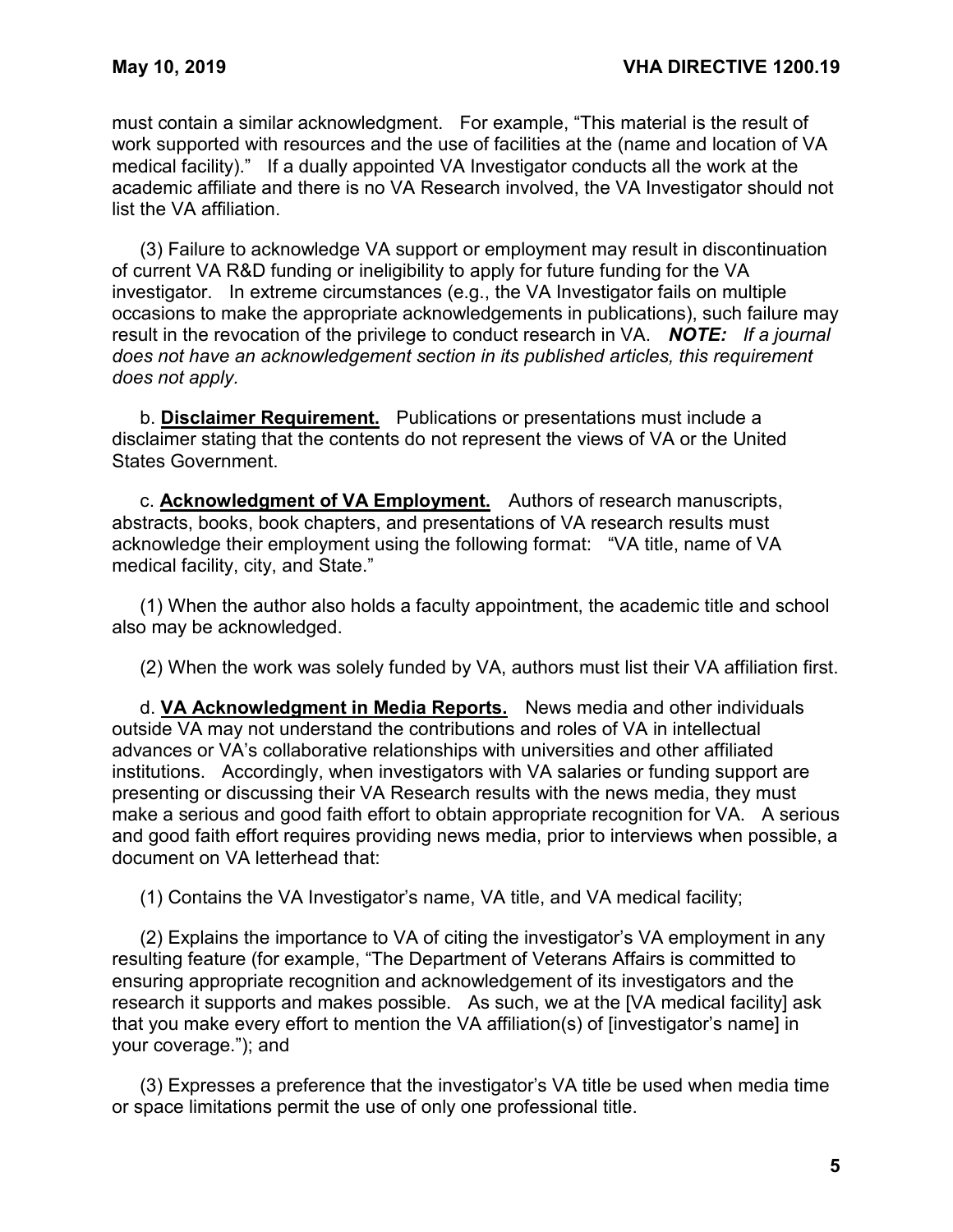*NOTE: The media's failure to acknowledge VA support despite a VA investigator's good faith effort to comply does not jeopardize the VA investigator's funding.*

e. **VA Acknowledgment During Other Professional Activities Scheduled to Occur in a National Venue or Likely to Receive Media Attention.** VA support and employment, as appropriate, must be acknowledged during professional activities in which VA Research results are being discussed or recognized. Acknowledgment may be oral or written, in accordance with the nature of the professional activity.

f. **Publications by Contractors.** Publication of research results by firms providing contracted services to VA is governed by the terms of the contract. The contract terms must be consistent with the provisions of this directive with respect to review and acknowledgment of VA support.

g. **Copyright.** Under 17 U.S.C. 105, copyright protection is not available for any work of the United States Government, but the United States Government is not precluded from receiving and holding copyrights transferred to it by assignment, bequest, or otherwise. In 17 U.S.C. 101, a work of the United States Government is defined as work prepared by an officer or employee of the United States Government as part of that person's official duties. Consequently, works prepared by VA employees as part of their official duties are not subject to copyright protection in the U.S. and they cannot assign a copyright in that work to another party. VA employees should decline to sign publishing agreements that do not provide specific language that addresses their contribution as a U.S. government work.

## <span id="page-7-0"></span>**7. PUBLIC ACCESS TO PEER-REVIEWED ARTICLES**

a. VA investigators must make available to the public all peer-reviewed publications and reporting the results of VA ORD-funded research without restriction, in accordance with this directive.

b. To meet this requirement, VA investigators are responsible for a) depositing manuscript in PubMed Central, operated by the NLM, upon the manuscripts' acceptance for publication, or b) ensuring that the journal posts a free access copy of the accepted manuscript into PubMed at the conclusion of its defined embargo period. Specific procedures for depositing manuscripts are detailed at: [http://www.research.va.gov/resources/policies/default.cfm](http://www.research.va.gov/resources/policies/default.cfm%20and%20https:/www.research.va.gov/resources/policies/guidance/Checklist-for-publishing-VAResearch.pdf) and [https://www.research.va.gov/resources/policies/guidance/Checklist-for-publishing-](http://www.research.va.gov/resources/policies/default.cfm%20and%20https:/www.research.va.gov/resources/policies/guidance/Checklist-for-publishing-VAResearch.pdf)[VAResearch.pdf.](http://www.research.va.gov/resources/policies/default.cfm%20and%20https:/www.research.va.gov/resources/policies/guidance/Checklist-for-publishing-VAResearch.pdf)

(1) VA Investigators are responsible for ensuring that any publishing or copyright agreements concerning submitted articles fully comply with this policy.

(2) The final peer-reviewed manuscript must include all graphics and supplemental materials that are associated with the article.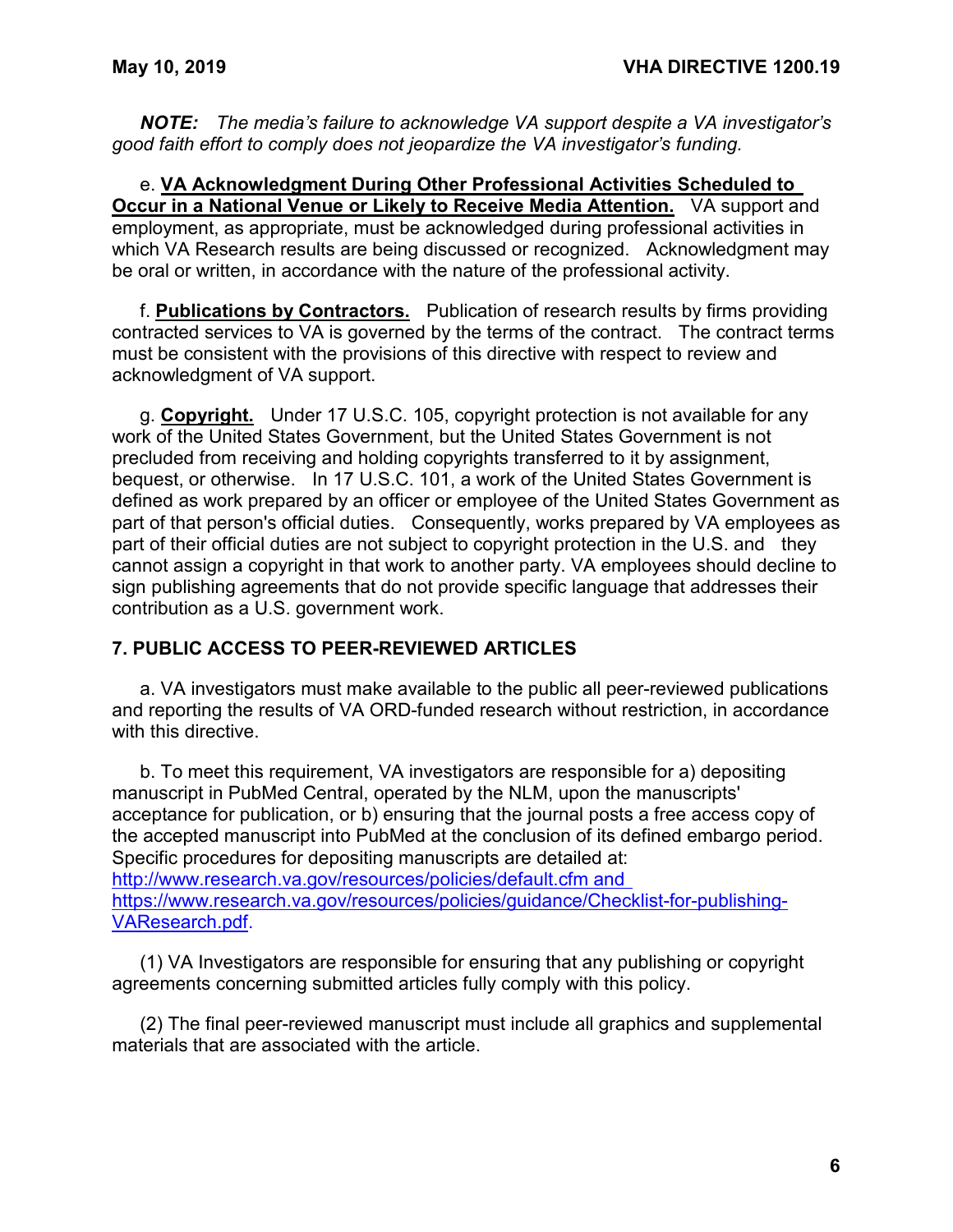*NOTE: VA investigators receiving research funds from entities external to VA (e.g., the National Institutes of Health, Department of Defense) may be subject to public access requirements specific to those funders.*

### <span id="page-8-0"></span>**8. TRAINING**

There are no formal training requirements associated with this directive.

#### <span id="page-8-1"></span>**9. RECORDS MANAGEMENT**

All records regardless of format (paper, electronic, electronic systems) created in the requirements of this directive shall be managed per the National Archives and Records Administration approved records schedules found in VHA Records Control Schedule 10-1. If you have any question regarding any aspect of records management, you should contact your facility Records Manager or your Records Liaison.

### <span id="page-8-2"></span>**10. REFERENCES**

a. Title 5 U.S.C. Section 3371, Government Organization and Employees.

b. Title 17 U.S.C. Section 101, Copyrights: Definitions.

c. Title 17 U.S.C. Section 105, Subject matter of copyright: United States Government works.

d. Title 38 U.S.C. Section 1704, Preventive health services: annual report.

e. Title 38 U.S.C. Section 7303,Functions of Veterans Health Administration: Research Programs.

f. Title 38 U.S.C. Section 7320, Centers for mental illness research, education, and clinical activities.

g. Title 38 U.S.C. Section 7325, Medical emergency preparedness centers.

h. Title 38 U.S.C. 7327, Centers for research, education, and clinical activities on complex multi-trauma associated with combat injuries.

i. Title 38 U.S.C. 7328, Medical preparedness centers.

j. VA Directive 0005, Scientific Integrity, dated July 10, 2012.

k. VHA Directive 1200, Research and Development Program, dated May 13, 2016.

l. VHA Directive 1200.01, Research and Development Committee, dated January 24, 2019.

m. Office of Research and Development, Publication Notification: